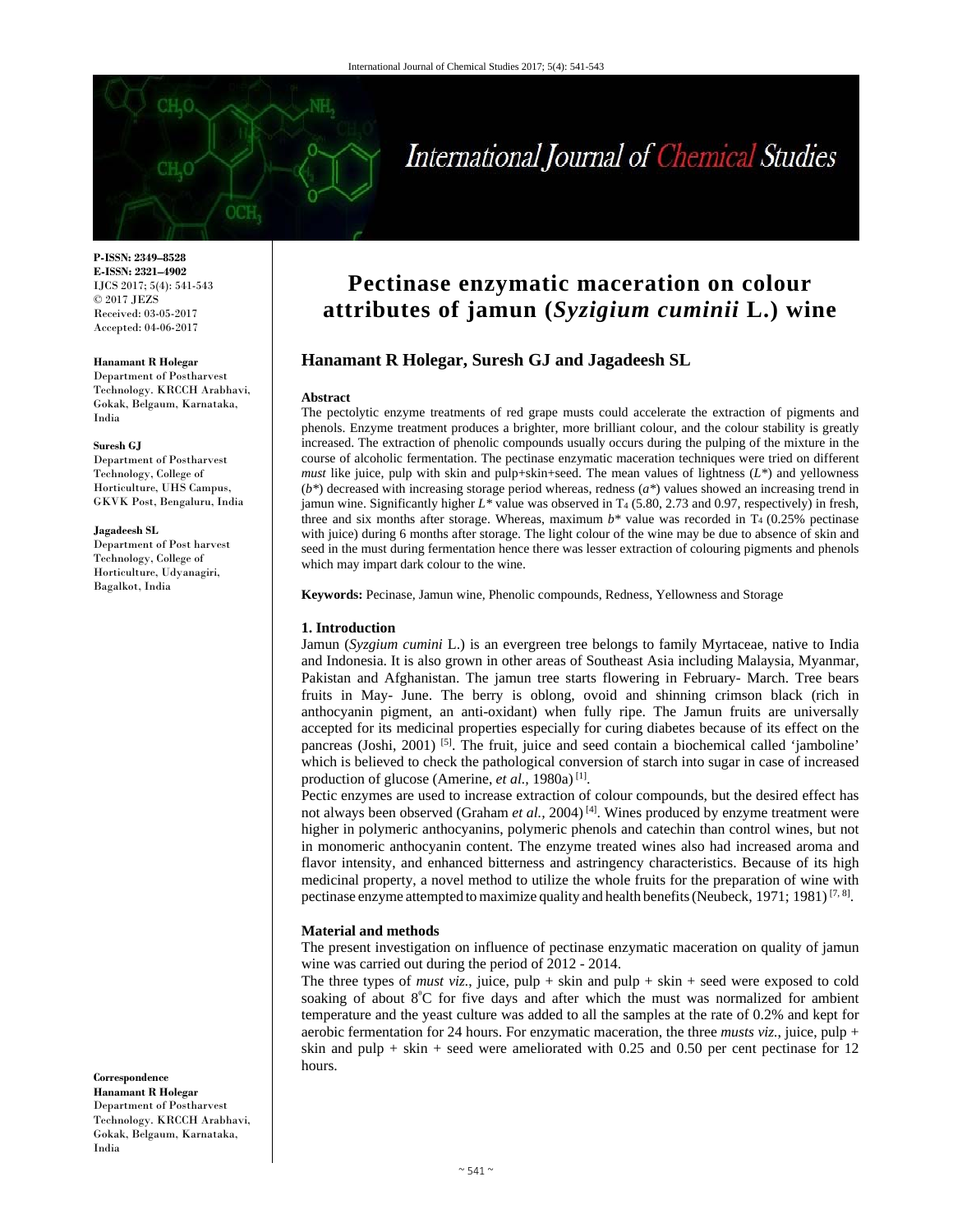#### **Treatment details**

| <b>Treatments</b>                   | <b>Fermentation with</b> |  |  |
|-------------------------------------|--------------------------|--|--|
| $T_1$ :Control                      | Juice                    |  |  |
| $T_2$ :Control                      | $Pulp + Skin$            |  |  |
| T <sub>3</sub> :Control             | $Pulp + Skin + Seed$     |  |  |
| T <sub>4</sub> : Pectinase at 0.25% | Juice                    |  |  |
| T <sub>5</sub> : Pectinase at 0.25% | $Pulp + Skin$            |  |  |
| T <sub>6</sub> : Pectinase at 0.25% | $Pulp + Skin + Seed$     |  |  |
| T <sub>7</sub> : Pectinase at 0.50% | Juice                    |  |  |
| T <sub>8</sub> :Pectinase at 0.50%  | $Pulp + Skin$            |  |  |
| T <sub>9</sub> :Pectinase at 0.50%  | $Pulp + Skin + Seed$     |  |  |

**Note:** For all the treatments juice was used as *must.* TSS, pH and aerobic fermentation were maintained at 24°B, 3.2 and one day, respectively.

# **Instrumental colour (L\* a\* b\* Cº and hº) analysis**

The colour of the samples was measured using a Lovibond colour meter (Lovibond RT300, Portable spectrophotometer, The Tintometer Limited, Salisbury, UK) fitted with 8mm diameter aperture, D65 illuminant and10 0 observer. The instrument was calibrated using the black and white tiles provided. Colour was expressed in Lovibond units *L\** (Lightness/darkness), *a\** (redness/greenness), *b\** (yellowness/blueness), *C\**(Chroma) and *hº* (Hue). Samples of jamun wine were directly placed under the aperture of the colour meter. Three measurements were performed for each sample in three replicates and values were averaged.

### **Results and discussion**

Significantly higher  $L^*$  value was observed in  $T_4$  (5.80, 2.73) and 0.97, respectively) in fresh, three and six months after storage, which contained a must of jamun juice with 0.25 per cent pectinase enzyme. The light colour of the wine may be due to absence of skin and seed in the *must* during fermentation hence there was lesser extraction of colouring pigments and phenols which may impart dark colour to the

wine. However, the minimum  $L^*$  value was observed in  $T_8$  $(2.59, 0.61)$  at initial and 3 MAS, respectively, and  $T<sub>3</sub>$  (0.14) at 6 months after storage, lower *L\** value indicating darkness it may be due to contact with skin and seed during fermentation coupled with pectinase would have extracted more colour rendering the wine dark. Similar observations were reported by Kotecha (2010b) [6] and Olasupo and Obayori, (2003) [9].

Maximum values for  $a^*$  were recorded in the treatment  $T_2$ (2.09) at initial,  $T_1$  (2.34) at 3MAS and  $T_4$  (2.70) 6 months after storage. On contrary, the lower value for *a\** was recorded in the treatments  $T<sub>5</sub>$  (0.54) in initial,  $T<sub>3</sub>$  (0.45) at 3 MAS and  $T_8$  (0.63) at 6 months after storage. This trend clearly indicates pectinase is an enzyme which is generally used for maximum extraction of juice from fruit and also for clarification of wine. Similar observations were reported by Bhajipale (1997) [2] in karonda and Chikkasubbanna *et al.*   $(1990)$ <sup>[3]</sup> in mulberry wine.

The maximum *b\** value of 1.11, 1.16, and 1.08, respectively was recorded in the treatment with 0.25 per cent pectinase and juice *must* (T4) at 0, 3 and 6 months after storage, respectively. On the other hand the minimum *b\** values were recorded in  $T_1$  (-0.80 and -0.68, respectively) at initial and 3 MAS,  $T_2$  (-1.27) at 6 months after storage. This trend is justifiable because the wine in the  $T_1$  contains only juice.

Significantly maximum *C\** value was observed in treatment  $T_1$  (1.24, 2.46 and 4.28, respectively) at 0, 3 and 6 months after storage. However, minimum *C\** value was observed in  $T<sub>3</sub>$  (0.24, 0.48 and 1.01, respectively) at 0, 3 and 6 months after storage. Highest value of *C\** indicate saturation or vividness in jamun wine.

Significantly maximum  $h^{\circ}$  was observed in treatment  $T_2$ (349.58) in fresh, T9 (355.00 and 363.64, respectively) at 3 and 6 months after storage. However, minimum  $h^{\circ}$  was observed in  $T_1$  (11.81, 14.43 and 35.94, respectively).

|                        | $L^*$ value        |                      |                    | $a^*$ value       |                       |                    | $b^*$ value          |                       |                       |
|------------------------|--------------------|----------------------|--------------------|-------------------|-----------------------|--------------------|----------------------|-----------------------|-----------------------|
| <b>Treatments</b><br># | Ageing in months   |                      |                    |                   |                       |                    |                      |                       |                       |
|                        | <b>Initial</b>     | 3 MAS                | <b>6 MAS</b>       | <b>Initial</b>    | 3 MAS                 | <b>6 MAS</b>       | <b>Initial</b>       | 3 MAS                 | 6 MAS                 |
| $T_1$                  | $4.66^{ab}$        | 2.50 <sup>abc</sup>  | 0.27 <sup>cd</sup> | 2.06 <sup>a</sup> | $2.34^{a}$            | 0.98 <sup>bc</sup> | $-0.80f$             | $-0.68$ <sup>d</sup>  | $-0.46d$              |
| T <sub>2</sub>         | 4.81 <sup>ab</sup> | 2.58 <sup>ab</sup>   | 0.32 <sup>c</sup>  | 2.09 <sup>a</sup> | 2.03 <sup>ab</sup>    | 1.19 <sup>bc</sup> | $-0.53^{\circ}$      | $-0.59d$              | $-1.27$ <sup>e</sup>  |
| $T_3$                  | 4.77 <sup>ab</sup> | $2.28$ abcd          | 0.14 <sup>d</sup>  | 0.23 <sup>f</sup> | $0.45^{\rm f}$        | 1.01 <sup>bc</sup> | $0.05^{\rm b}$       | $0.12^{bc}$           | $0.29$ bc             |
| T <sub>4</sub>         | 5.80 <sup>a</sup>  | $2.73^{\rm a}$       | 0.97 <sup>a</sup>  | 0.25 <sup>f</sup> | $1.65^{bc}$           | 2.70 <sup>a</sup>  | 1.11 <sup>a</sup>    | $1.16^{\rm a}$        | 1.08 <sup>a</sup>     |
| T <sub>5</sub>         | $3.82^{bc}$        | $1.77$ abcde         | 0.72 <sup>b</sup>  | 0.54 <sup>e</sup> | $1.36$ <sup>cde</sup> | $1.06^{bc}$        | $-0.36d$             | $-0.24cd$             | $-0.17cd$             |
| T <sub>6</sub>         | $3.21^{bc}$        | $1.24$ <sup>de</sup> | 0.74 <sup>b</sup>  | 0.77 <sup>d</sup> | $1.23$ <sup>cde</sup> | $1.03^{bc}$        | $-0.33d$             | $-0.23cd$             | $-0.19cd$             |
| T <sub>7</sub>         | $3.24^{bc}$        | $1.50$ bcde          | 0.88 <sup>a</sup>  | 1.02 <sup>c</sup> | $0.96$ def            | 1.29 <sup>bc</sup> | $-0.87$ <sup>f</sup> | 0.62 <sup>ab</sup>    | $0.54$ <sup>ab</sup>  |
| $T_8$                  | 2.59 <sup>c</sup>  | 0.61 <sup>e</sup>    | 0.34 <sup>c</sup>  | 1.07 <sup>c</sup> | 0.69 <sup>ef</sup>    | 0.63 <sup>c</sup>  | $-0.34$ <sup>d</sup> | $-0.26$ <sup>cd</sup> | $-0.20$ <sup>cd</sup> |
| T <sub>9</sub>         | $3.85^{bc}$        | 1.35 <sup>cde</sup>  | 0.88 <sup>a</sup>  | 1.61 <sup>b</sup> | 1.55 <sup>bcd</sup>   | $1.45^{\rm b}$     | $-0.22^{\circ}$      | $-0.11cd$             | $-0.09cd$             |
| Mean                   | 4.08               | 1.84                 | 0.58               | 1.07              | 1.36                  | 1.26               | $-0.25$              | $-0.02$               | $-0.05$               |
| $S.$ Em $\pm$          | 0.57               | 0.41                 | 0.05               | 0.04              | 0.23                  | 0.24               | 0.003                | 0.20                  | 0.20                  |
| $CD$ at 5%             | 1.68               | 1.20                 | 0.14               | 0.11              | 0.67                  | 0.73               | 0.08                 | 0.62                  | 0.58                  |

**Table 1:** Influence of pectinase and *must* type on *L\** and *a\** values of jamun wine during ageing

#Refer methodology for treatment details

 $L^*$  = Dark - Light,  $a^*$  = Green – Red and  $b^*$  = Blue –yellow

Different alphabets within the column are significantly different (p=0.05) according to Duncan's Multiple Range Test